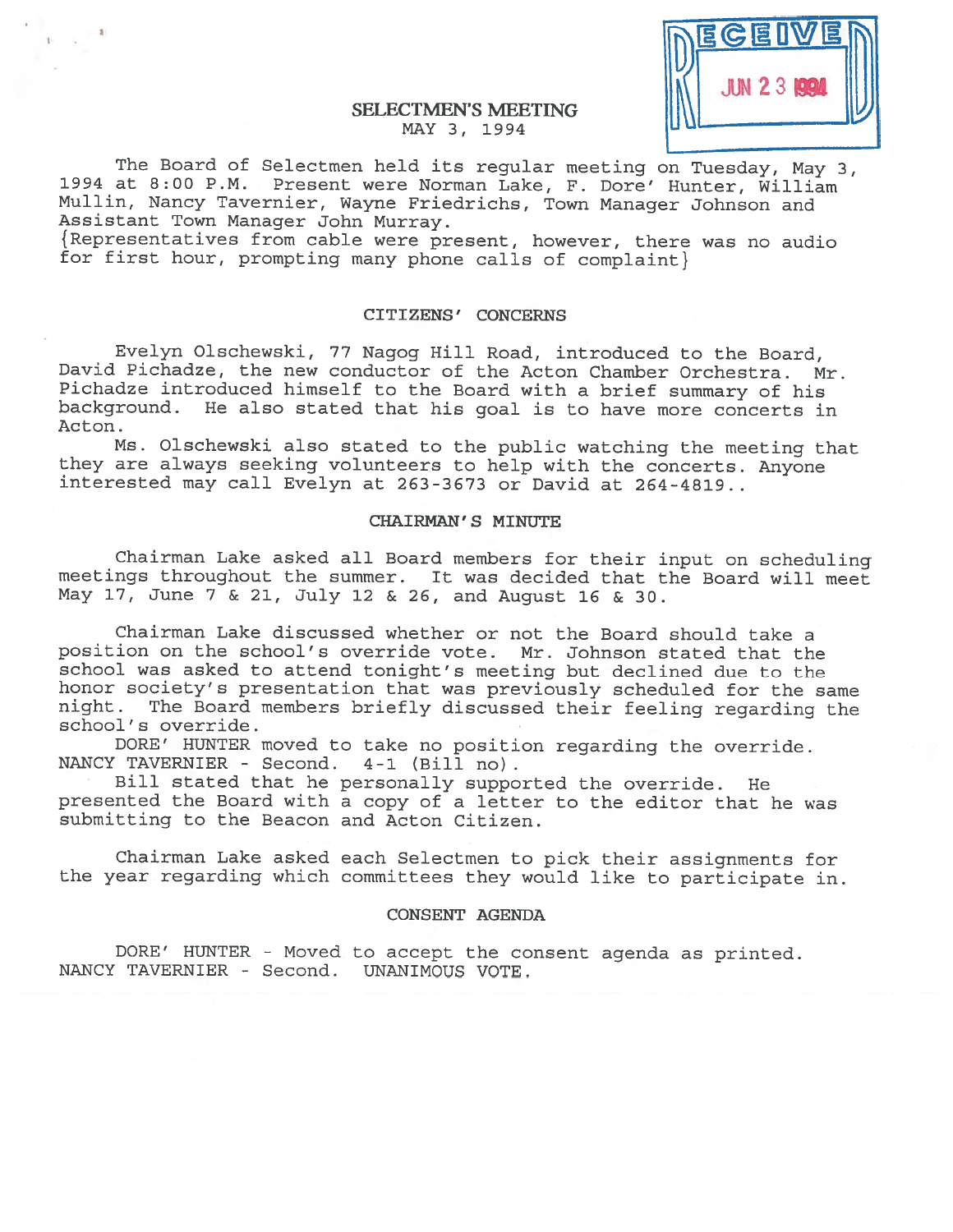# SELECTMEN'S BUSINESS

YOUTH SOCCER REQUEST - Acton-Boxborough Youth Soccer seeks permission to donate and install <sup>a</sup> well and an inground sprinkler system on the soccer field located at Concord Road. The well used by the sprinkler system will be an artesian well and will not impact the Town well water in any way.

BILL MULLIN - Move to approve installation of well and sprinkler system at the soccer field located on Concord Road. DORE' HUNTER - Second. UNANIMOUS VOTE.

FRIENDS ACTON LIBRARIES - The friends of the Acton Libraries seek permission to hold the annual used book sale on the grounds of the Acton Memorial Library and also would like permission to <sup>p</sup>lace <sup>a</sup> "sandwich board" sign advertising the event on Main Street.

NANCY TAVERNIER - Move to approve the request from the friends of the Acton Libraries to hold the annual used book sale on the grounds of the Acton Memorial Library and to display <sup>a</sup> "sandwich board" sign advertising the event on Main Street. DORE' HUNTER - Second. UNANIMOUS VOTE.

BOY SCOUT EAGLE COURT -Nancy to represent the Board.

#### PUBLIC HEARINGS & APPOINTMENTS

# SITE PLAN SPECIAL PERMIT - 3/11/94-44 5-7 POST OFFICE SQUARE

Roy Smith is proposing <sup>a</sup> one-story wood frame building at 5-7 Post Office Square for <sup>a</sup> <sup>120</sup> child day care facility. Parking will be located on one side of the building and the classrooms will lead out to <sup>a</sup> secure area. Nancy Tavernier questioned Mr. Smith regarding the proposed development. Ms. Tavernier stated that the applicant decrease the driveway on the southwesterly side from 24' to 20' to allow for more green space, that more landscaping be added, there be <sup>a</sup> two way entrance and clear marking of this would be necessary and lastly the detention basin located on site would have to be secure.

Mr. Smith stated he had no problems with addressing these issues. There was discussion regarding fencing the detention pond. Presently there is no outlet for the pond, however, if an outlet were installed then the depth of the pond would at no time be greater than 12". Ms. Tavernier stated that regardless of the depth she would still be concerned for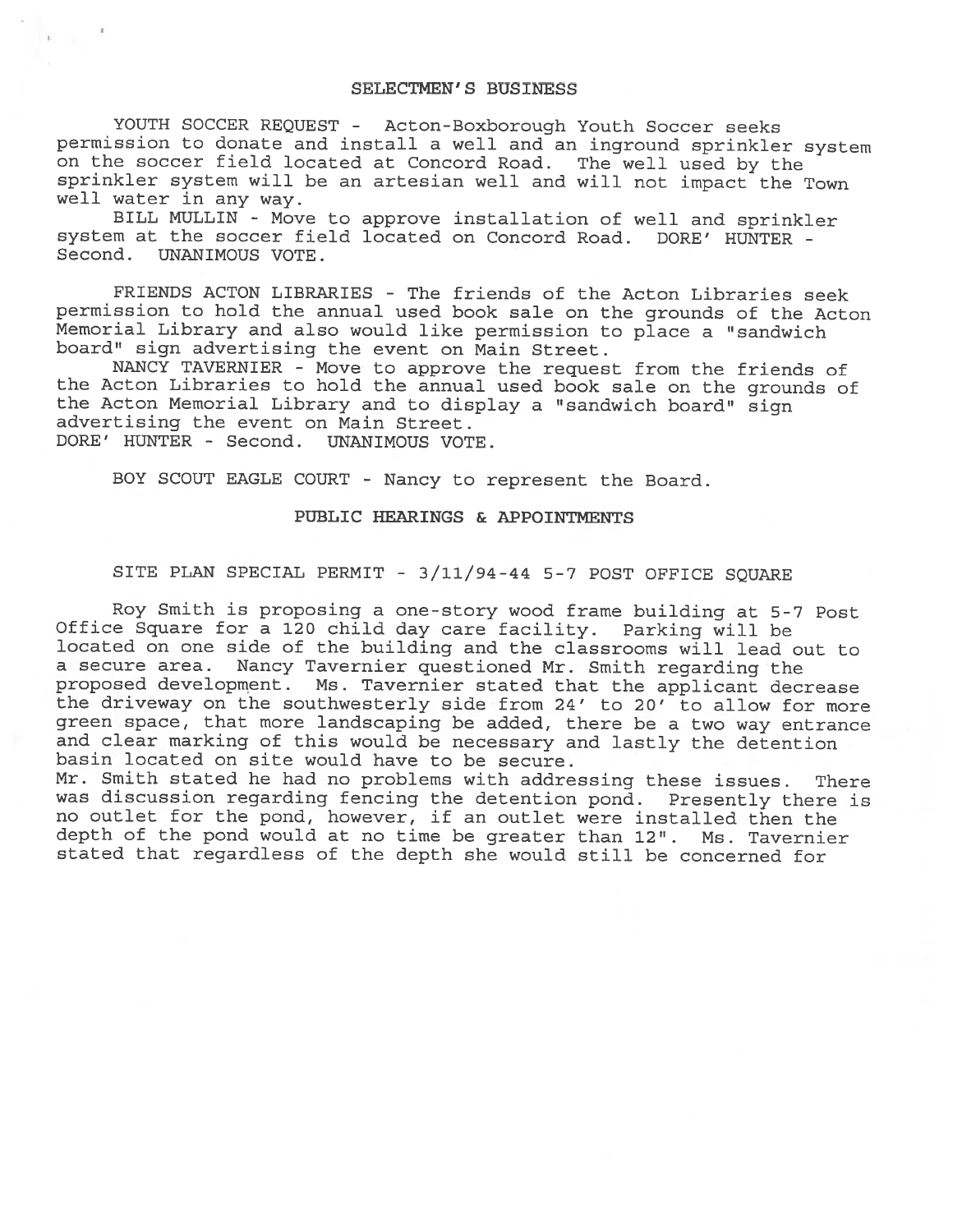child safety and that fencing would be <sup>a</sup> better alternative. Mr. Smith is also seeking <sup>a</sup> waiver from the traffic study, staff has no problem with this as long as the traffic light is installed at the corner of Main Street and Post Office Square. Ms. Tavernier stated that the traffic light be installed prior to occupancy of day care facility. Mr. Smith stated that there have been some delays and that work on the traffic light should begin sometime around the week of July 11, 1994.

Selectmen will meet on this at their next meeting.

NANCY TAVERNIER - Move to take site <sup>p</sup>lan 3/11/94-44 5-7 POST OFFICE SQUARE under advisement. DORE' HUNTER - Second. UNANIMOUS VOTE.

## SELECTMEN'S BUSINESS (CON'T)

MUNICIPAL FORUM DISCUSSION - Don Johnson discussed the status of municipal forum meetings. Nancy stated that meetings should be conducted quarterly with the Finance Committee, Selectmen, and School Committees with the possibility that the chairman of the committees meet more regularly and staff meetings as needed. All the selectmen agreed to this type of meeting schedule. Norm Lake stated he would speak with the chairman of the other committees to see how they felt regarding <sup>a</sup> meeting schedule.

WATER DISTRICT - VISION FOR FUTURE - The water district has notified us that the state is talking about controlling Acton's water usage. There was some discussion as to whether or not this would control Acton's growth. This will be presented to the Board again in the near future.

# TOWN MANAGERS REPORT

DONATION OF LAND - The Town has received <sup>a</sup> request from Homer C. Feltus to donate <sup>a</sup> parcel of wetlands adjacent to Mt. Hope Cemetery. The Selectmen have been asked to accept this parcel of wetlands for general municipal purposes.

BILL MULLIN - Move to take land for general municipal purposes. NANCY TAVERNIER - Second. UNANIMOUS VOTE.

SPRAYING - The Board received <sup>a</sup> letter from the Conservation Commission stating that they voted to exclude spraying of conservation land. The Selectmen questioned whether the Conservation Commission had the right to exclude spraying of Town conservation land.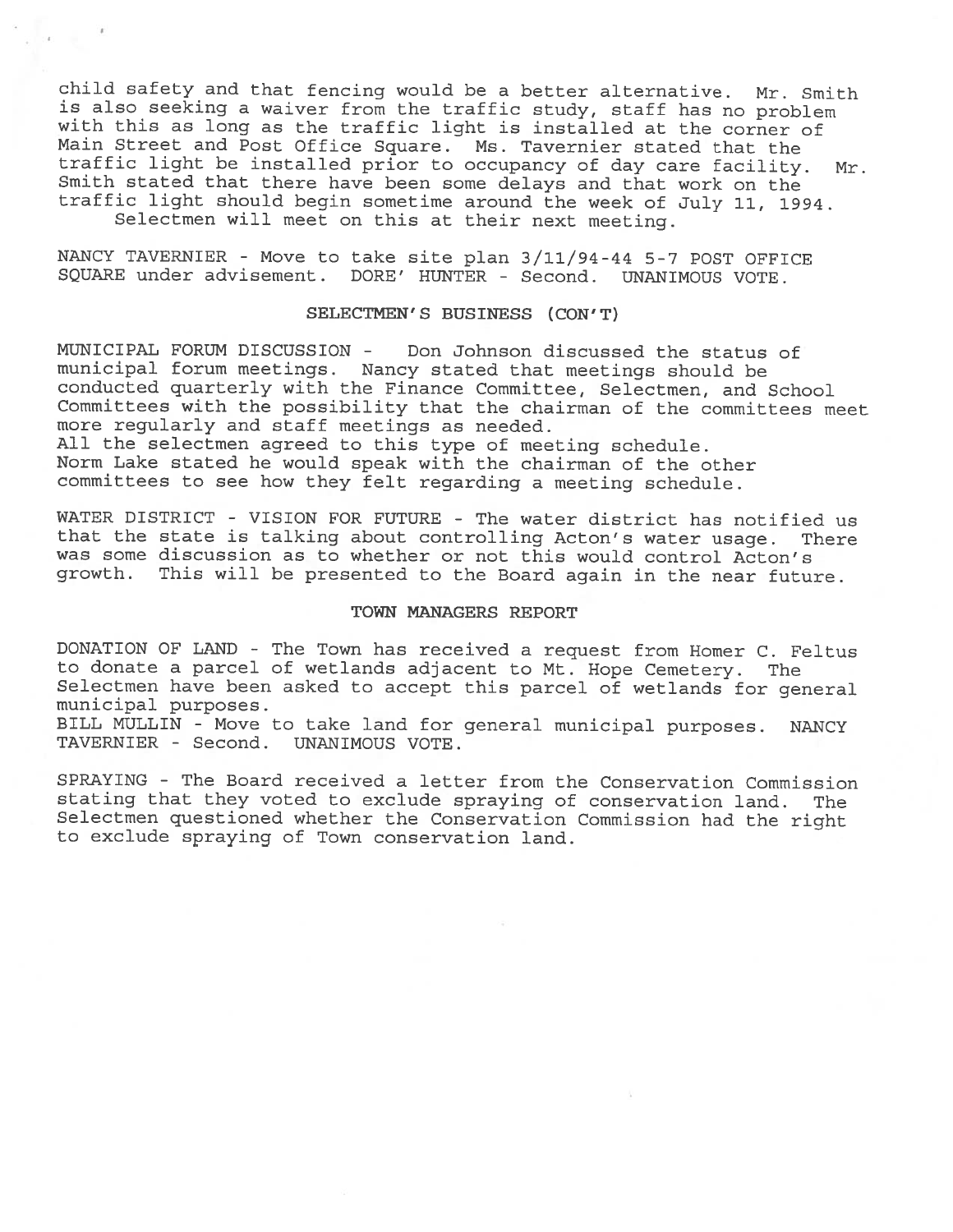The Board adjourned at 10:05 P.M.

 $\overline{\text{Sh}}$ 

Recording Secty.  $sabW11 - (19)$ 

 $\overline{\phantom{a}}$ 

ä,

Maucy P. Lavernier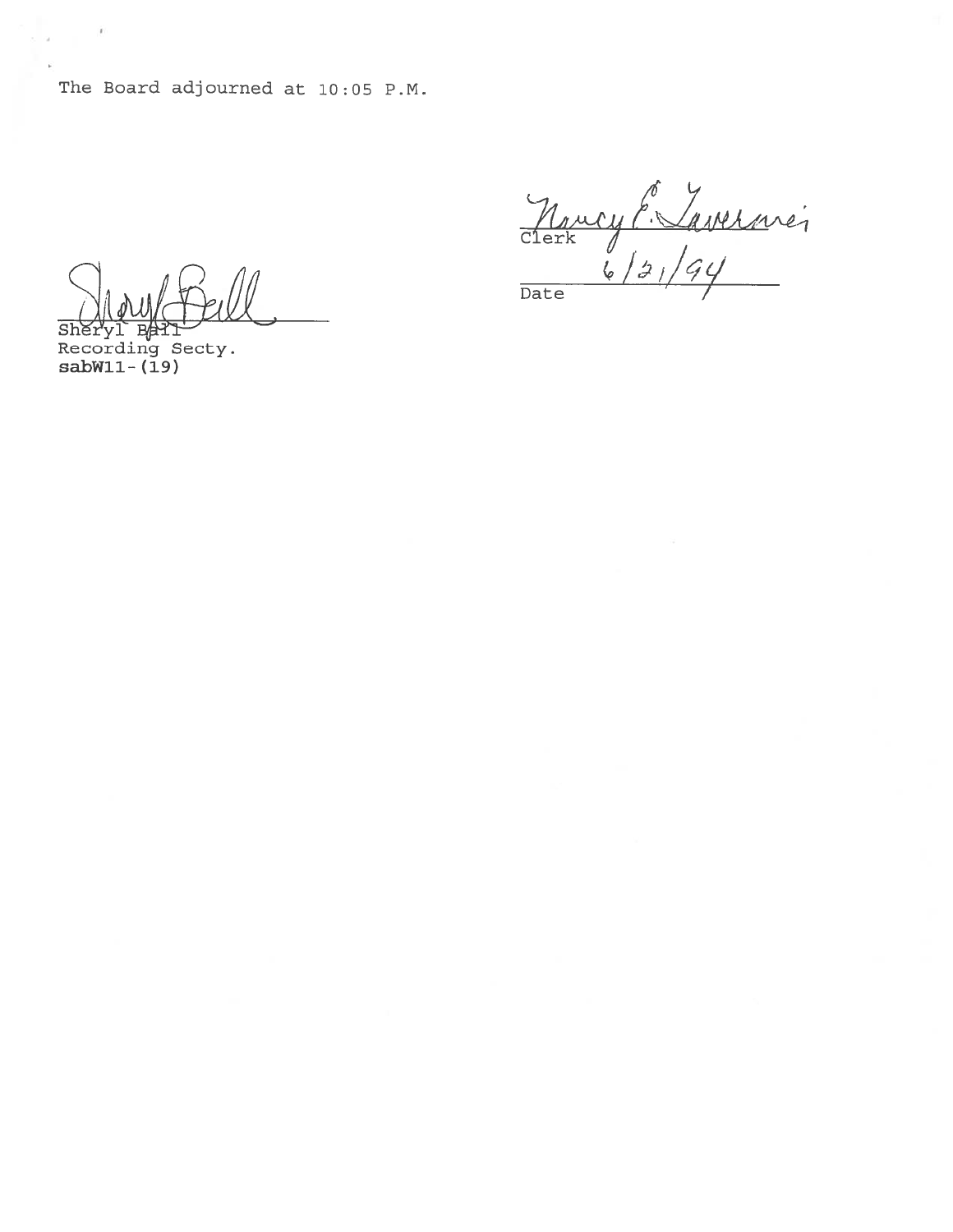April 29, 1994

TO: Board of Selectmen

FROM: NORMAN D. LAKE, Chairman

SUBJECT: SELECTMEN'S REPORT

AGENDA

ROOM 204

#### MAY 3,1994

Note: Meeting will begin at 8:00 P.M.

- I. CITIZEN'S CONCERNS
- II. PUBLIC HEARINGS & APPOINTMENTS
- 1. 8:45 SITE PLAN SPECIAL PERMIT-3/ll/94-344 5-7 POST OFFICE SQ. Enclosed please find application and staff comment for Board review and action.

#### III. SELECTMEN'S BUSINESS

- 2. FRIENDS ACTON LIBRARIES Enclosed <sup>p</sup>lease find <sup>a</sup> reques<sup>t</sup> from the Friends to hold the Annual Used Book Sale on the grounds of the Acton Memorial Library for Board review and action and also <sup>a</sup> reques<sup>t</sup> to display <sup>a</sup> "Sandwich Board" sign on Main Street.
- 3. YOUTH SOCCER REQUEST -Enclosed <sup>p</sup>lease find <sup>a</sup> reques<sup>t</sup> and backup along with staff comment regarding the donation of <sup>a</sup> sprinkler system for the Concord Road field for Board review and action.
- 4. BOY SCOUT EAGLE COURT Enclosed please find an invitation to <sup>a</sup> court of Honor for Jason Sharpe on June 2nd. for Board assignment.
- 5. DISCUSSION of MUNICIPAL FORUM
- IV. CONSENT AGENDA
- 6. ACCEPT MINUTES -Enclosed please find minutes for the March 15, April 4, April 5, April 6, <sup>1994</sup> meetings for Board acceptance.